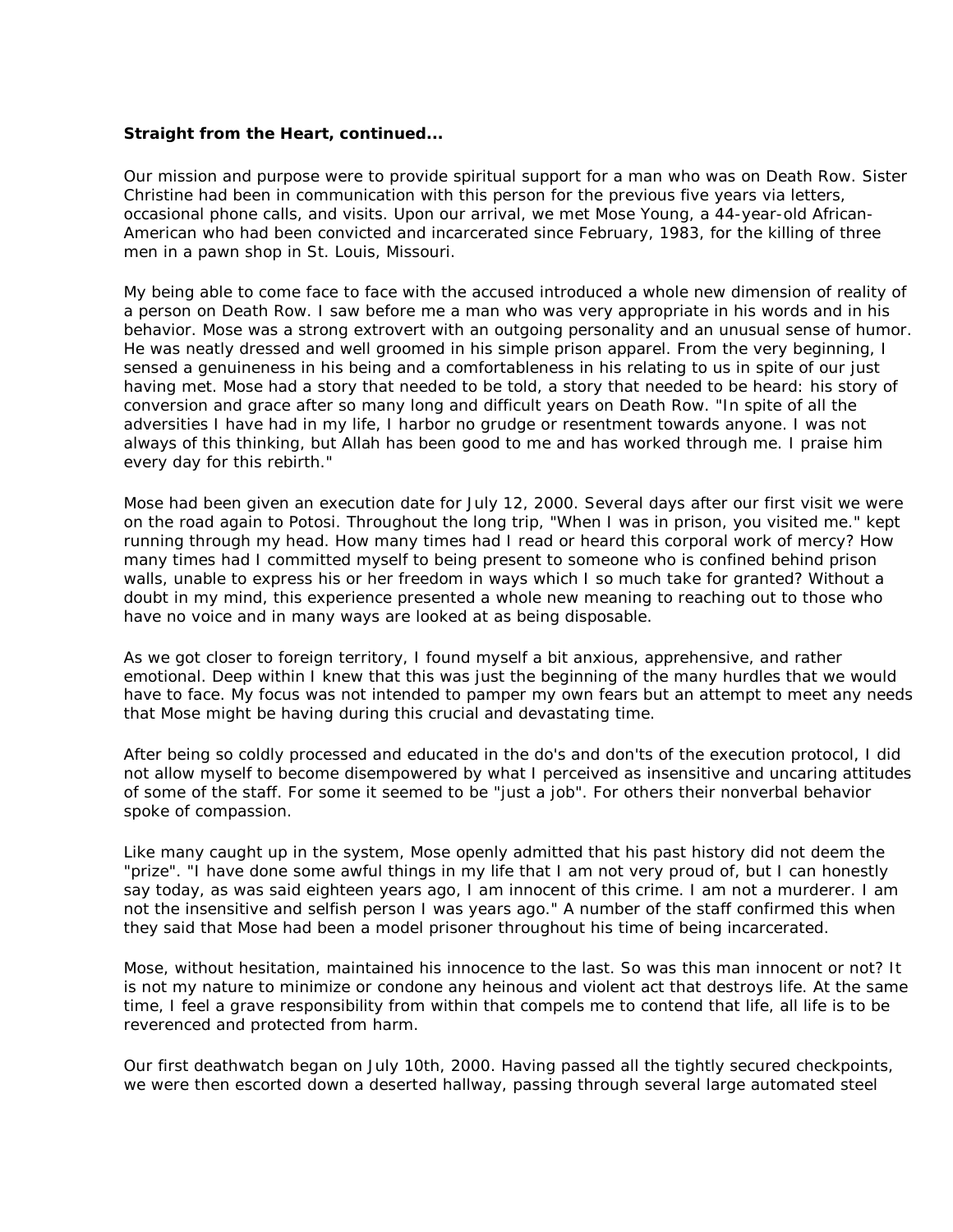doors that snapped with a harsh bang, resonating throughout the corridor. This pathway eventually lead to a long flight of winding stairs, leading down to subterranean depths of the prison. The holding cell and execution chamber are within several feet of each other, both being a part of the prison infirmary. I found this to be most disturbing and misleading.

The holding cell symbolized extreme confinement and "untouchable" for the individual that occupies this minute space. This designated area was camouflaged by a corrugated door, giving one a feeling of dark secrecy. In a more descriptive sense, the holding cell is best to be described as a "cage" or a "dog kennel". The exterior of the holding cell is made up of a heavy iron crisscrossed fence, which obscures one's view when visiting with the inmate. This area is backed by a solid concrete wall. The limited space consists of one plastic patio chair, a metal bed frame that extends out from the wall with a foam mattress approximately three inches or less in depth; a small TV, telephone, and a stainless steel toilet and washbowl. A guard sits at a small desk, closely watching, listening, and documenting all activity that goes on in the holding cell. Right outside of the "cage" are two more plastic chairs nailed to the floor. One could not miss the bold and intimidating red line that strongly indicated to visitors to stay within their boundary. The long hours spent in such uncomfortable confinement was indeed evident of God's grace for my own personal endurance.

Six hours prior to the scheduled execution, Mose was granted a temporary stay. Not knowing just how long the stay would last, we rejoiced in the moment and expressed our sighs of relief and prayers of thanksgiving. After leaving the prison around 11:00 PM, we waited anxiously back at the motel until 1:00 AM, when we received word that the U.S. Supreme Court had upheld the stay for further investigation. With this news, we had hoped that Mose would possibly be given a second chance at a new trial.

In earlier years, Mose's legal representatives failed to adequately prepare for his defense. Sometime later, two of the trial lawyers were disbarred for numerous misrepresentations and personal discrepancies. One of the lawyers, with much humility, was courageous enough to admit his negligence in the case: "This knowledge has haunted me for the past 18 years and will continue to haunt me for the rest of my life."

Over the next nine months, we continued to travel to Potosi to visit Mose. A revised legal team was working very diligently and conscientiously in trying to bring justice to the forefront. All kinds of legal tactics were exercised, but to no avail, the darkness was upon us once again.

March 27, 2001, there was a mandatory lock-down in the prison. Mose shared with us that a strange feeling came over him. Once he was in his cell, he was able to look through what is called a bubble, a large mirror, anchored on the wall. He saw six guards and a prison official ascending the stairs to the second landing. At that point he was certain they were coming to retrieve him. Mose was informed that the Missouri Supreme Court had issued another warrant and date for his execution. The execution was scheduled for April 25th. Without further information, Mose was immediately removed from the prison's general population and placed in protective custody for the next 30 days.

Upon hearing this news, I was intent not to be overcome by the brain-etched nightmares of last July, for I had committed myself unconditionally for the duration of this journey, no matter what the outcome.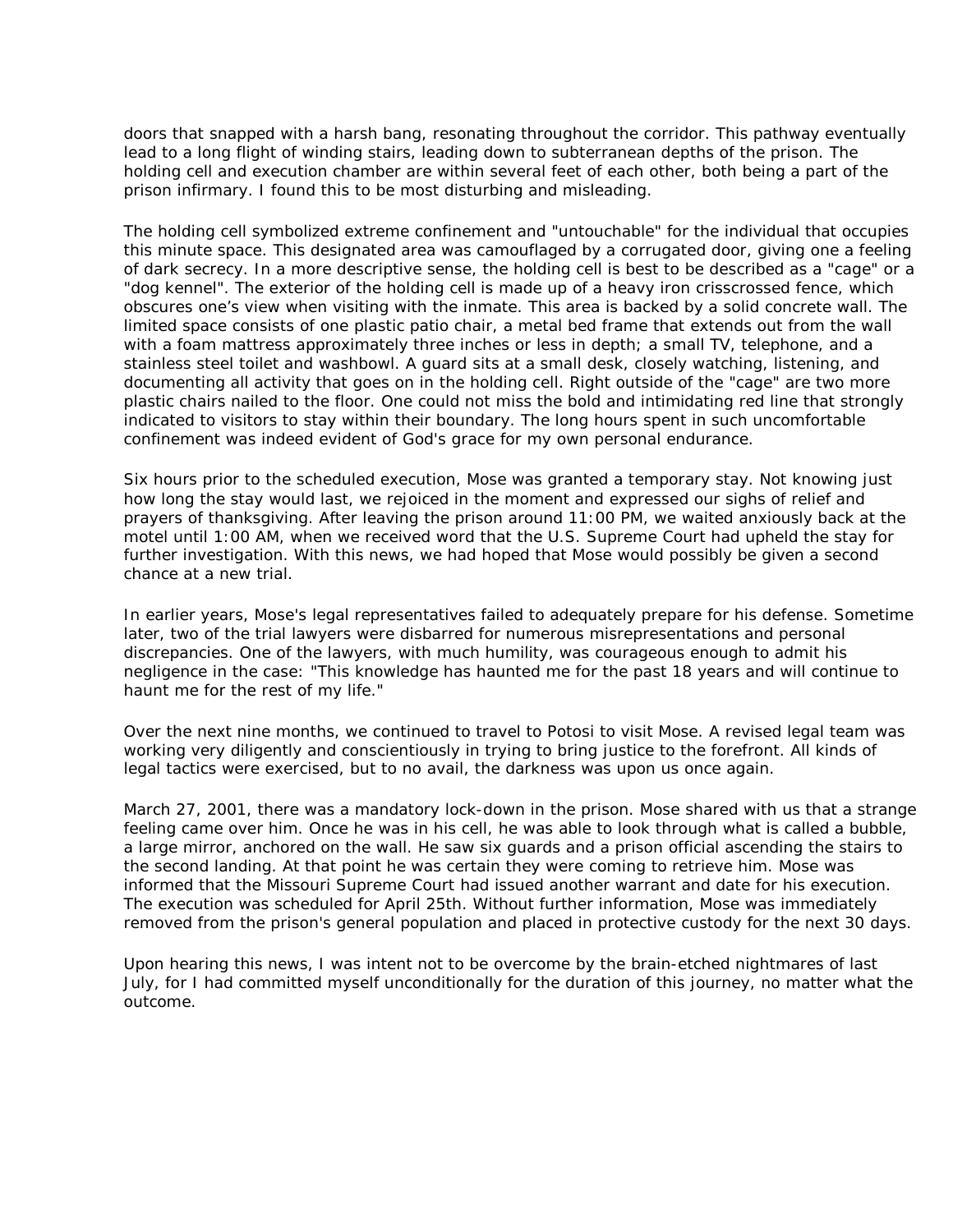Sunday, April 22nd, 12:00 o'clock midnight, when quiet dominates the prison environment, Mose was transferred to the holding cell. This transition always occurs 48 hours prior to the execution. Mose felt that he had an advantage in knowing what to expect this time around.

Monday, April 23rd, we began our second deathwatch with Mose. With much regret, due to prior international meetings, Sister Kathleen was unable to make this last stretch of Mose's journey. She was able to speak with him over the phone reassuring him of her prayers, blessings and heartfelt wishes.

Shortly before we were escorted down to the holding cell, we met with Mose's attorneys. They were just coming from meeting with him. The lawyers were quite emotional in their informing us that the outcome was not looking very favorable. Their last attempt for clemency was presented to both the governor and the 8th Circuit Court. If either would refuse to give consideration to the requests, then legally there was nothing else to be done, for they had exhausted all avenues.

These legal advocates were quite moved by Mose's concern for them. He reassured and thanked them for all they had done on his behalf. "Can you believe that he was consoling us and thanking us? We have never represented anyone like Mose before... ever! Mose's concern for others when his own life is less than 36 hours away from being over is so amazing." The lawyers graciously expressed their thanks and appreciation for our presence and commitment to Mose. "He will need you more than ever at this time," said one of the lawyers. Mose would often say "You don't begin to know how much it means to have my 'special angels' here." We knew, yet his gift of self and example to us outweighed anything we could have possibly given to him. Truly we were the recipients.

When entering the holding cell area, we found Mose in good spirits despite the circumstances. We were graced with shared moments of spiritual peace, prayer and laughter, recalling some of our previous visits and how we all looked forward to getting together and sharing the vending machine meals. Never forgetting the seriousness of the situation, there was mutual determination not to be robbed of our quality time together. In one sense Mose made it easier for us, we just simply took our cues from him. He had a way about him that seemed to overshadow the sadness with peace.

Tuesday morning, April 24th, 15 hours away from the scheduled execution, Mose's lawyers called to inform him that the courts had denied his request for an appeal. Even at this news, Mose remained composed and undisturbed, not giving into the forces that had dictated his life for the past eighteen years. This unusual stamina was not one that seemed to come from wrestling with his foes, but one that comes from the God force within. "I understand and I appreciate all that you and the rest of my supporters have done for me. No matter what, there will be a blessing, there will be a resurrection, for this thing is much bigger than Mose. If it is Allah's will, then so be it. I may have to die for this cause, but it will not have been in vain."

Taking only a brief break during the day, we continued to wait with him, hoping and praying that the governor's decision would be honest and non-political, that it would be a decision of compassion, not one of vengeance and cruelty. Around 6:10 PM, being very much aware that visiting hours would be ending at 7:00 PM, we expressed our words of gratitude and blessings for one another. For one of our final prayers we sang "I Will Walk in the Presence of God". This song speaks of the freedom which comes when one enters into God's presence. We later sang the blessing of St. Francis: "May the Lord bless and keep you. May he turn his face to you have mercy. May he turn his countenance to you and give you peace." Tears welled up in Mose's eyes. We knew he could feel the touch of God and that peace and comfort were his companions.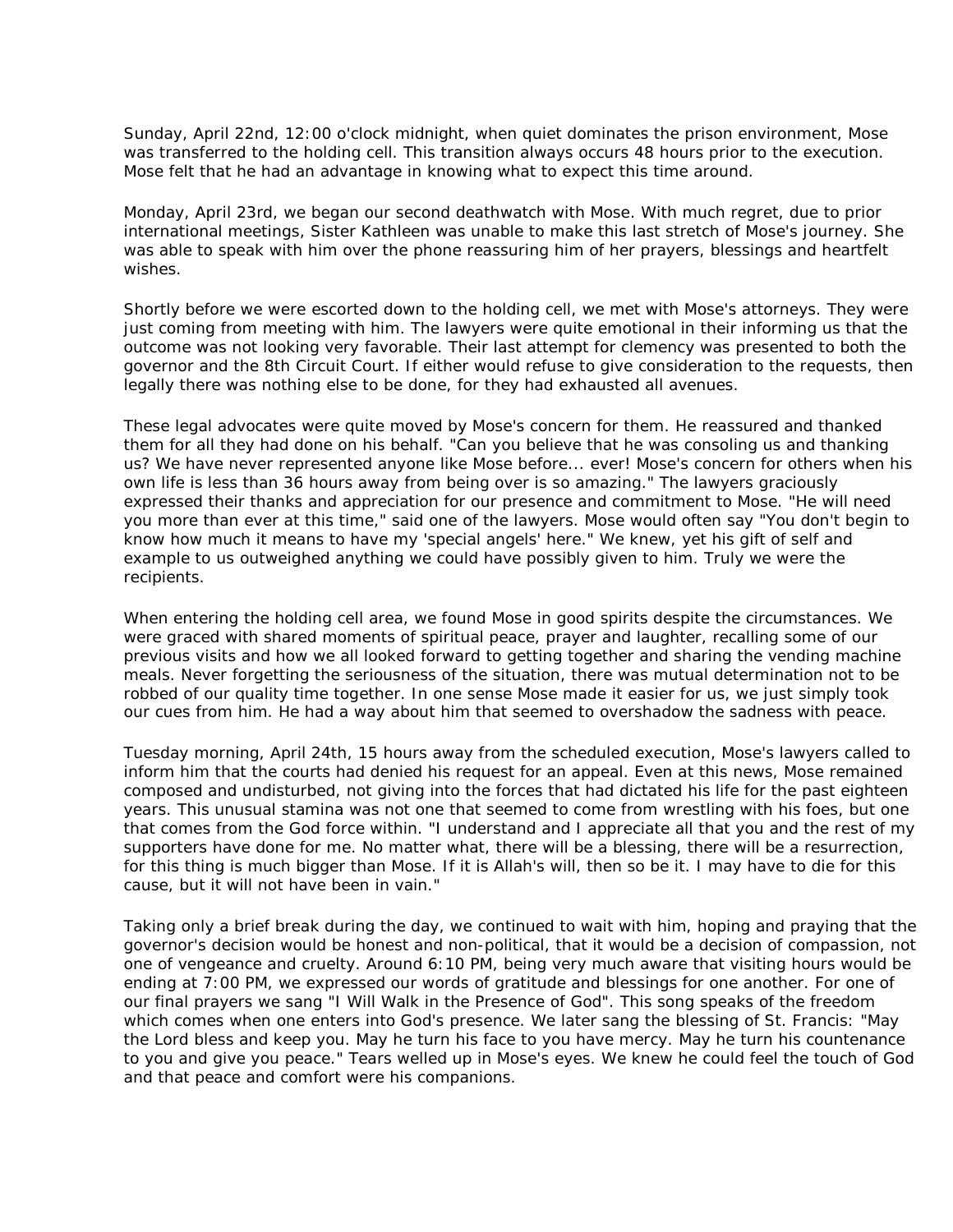I said to Mose, "If the state carries out this execution tonight, embrace death, for death is a gift. Death is never the hard part; it's the getting there. There is this old spiritual I sing once in a while, 'I don't feel no ways tired, I've come too far from where I started from. Nobody told me that the road would be easy, I don't believe he's brought me this far to leave me'." Mose's response: "Amen, Amen!" He said with much conviction. "This is a very unjust thing that has happened to me. For eighteen years I have had to live with this heavy burden strapped to my back, but tonight it is going to end. Straight from the heart, I am all right, for I am at peace. I refuse to harbor hate, for hate is deadly in the worst kind of way. They may be able to destroy Mose's body, but they will never be able to claim Mose's spirit or soul."

Five minutes to seven, the escorts had come down to tell me that I must leave. Sister Christine, Mose's spiritual advisor, would be staying until 10:30 As I was leaving the holding cell, the very last words that I heard were, "I love you, keep it real."

"I love you too my brother, be at peace." I thought how sad and inhuman that the one who is to die is denied that last human touch with their loved ones. I remained strong, but the core of my soul grieved for all of us. It is customary that on the eve of an execution there is a lock-down of the entire prison. All inmates are accounted for in their cells. The guards are manning their posts. The press conference area is intact. The telephones are checked for clear connections, and the clocks are all synchronized. The atmosphere is very quiet, but far from being peaceful.

I was to return to the prison at 10:30 PM. The next three and half hours would seem like an eternity. As I was being escorted to my car, I was told that the purpose of the escort was for my protection from the media. Personally, I did not perceive it as a problem. Greater measures were taken to avoid any possible contact with the victim's family. It was even suggested that when I return to the motel, I park my car at least 2-3 doors down from where I was actually staying to avoid the "forbidden"!

It was later reported that a few minutes before 10:00 PM one of Mose's lawyers called to inform him that the governor would be announcing his decision on television that the execution would be carried out as planned. Mose was able to hear the announcement simultaneously as he was speaking to his lawyers. Mose said, "I am relieved. The wait is almost over. I will finally get to see my mother and father tonight. It has been an awful long time since I have seen them." Sadly, both parents and numerous other loved ones had passed away during the time of Mose's incarceration.

At 10:20 I started my short trip back to the prison. I felt as if I were in slow motion. About one half mile before reaching the entrance of the prison, I was trailed by several security vehicles which followed me to the front gate. The gate, being closed, was blocked by another eight or nine security cars. The prison's S.W.A.T. team was heavily strapped with fire arms and communication gear. One would have thought that some dignitary was expected to arrive, not that a man was about to be murdered in our name. I felt a deep hollowness inside.

A couple of the guards approached my vehicle. After showing some ID and stating that I was a witness for Mose Young, I was flagged on, led by a security car to the back entrance of the prison, only to park my vehicle and be transported in the prison van to the farthest and most remote section of the prison. Inside the van there were the driver and a companion guard in the front seat. Directly behind them, was a steel grate dividing the seats. I was instructed to sit behind the grate. No effort made for conversation. Only after a short distance this overwhelming distaste of feeling violated and being treated like a criminal came over me. I insisted that I be let out, so that I could walk the rest of the way. With much reluctance they complied. Ahead I could see the chaplain and a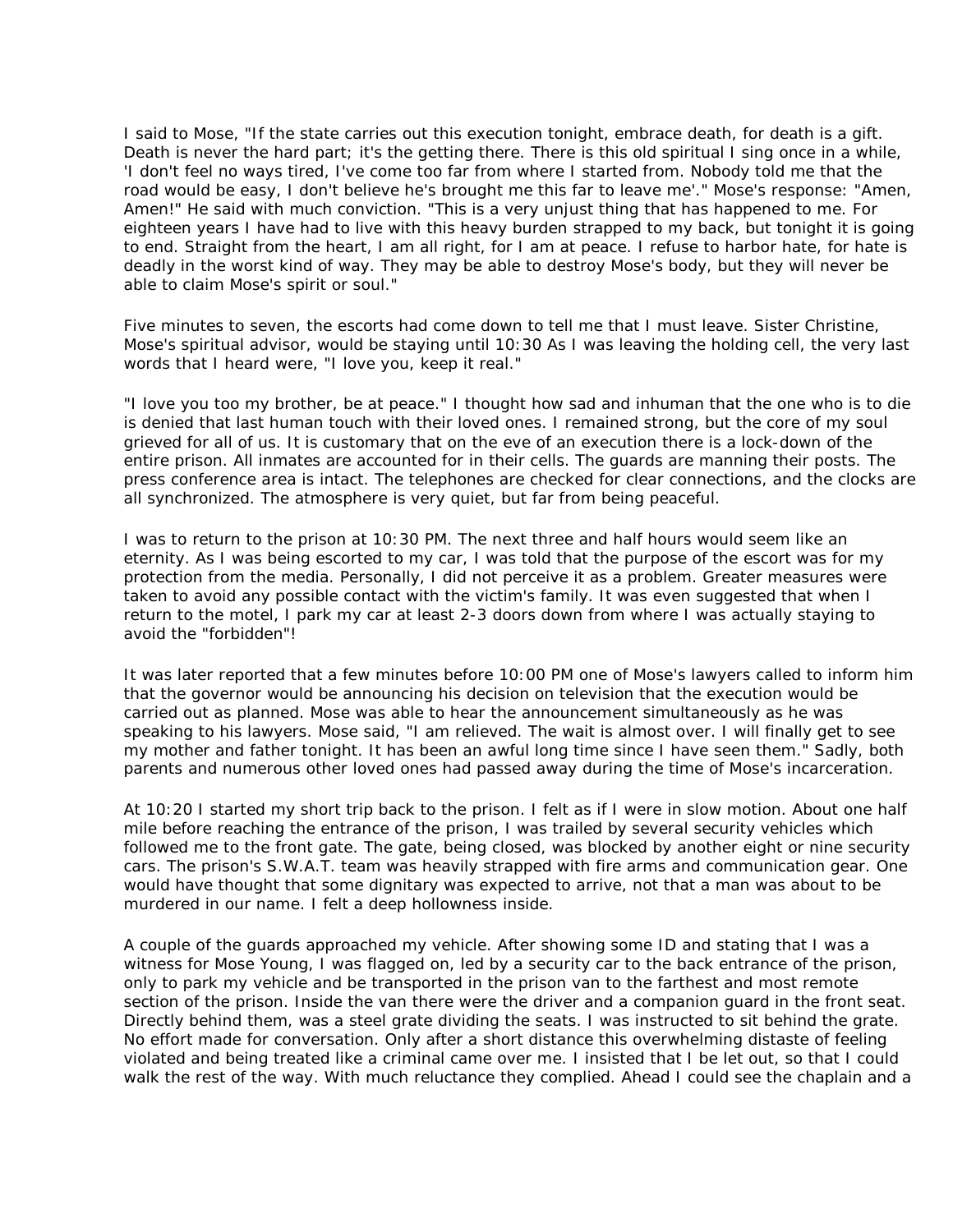"high security" staff person waiting. Sad to say, I really do not think that either one had a clue as to how vulnerable a person might be feeling at this time.

I was then taken to a waiting room, ironically the same waiting room where we would often visit Mose. There I was to meet Sister Christine. Once she arrived, we were detained for little over an hour before being taken to the execution chamber. We as witnesses of the accused were the last to enter the execution area and the first to leave immediately once the execution was completed.

The execution chamber is a core of a larger room. It is enclosed by a steel door on one side and three viewing rooms. At each window of the viewing rooms are Venetian blinds that are kept closed until the procedure is ready to begin. In the viewing area to the left of the offender were the state witnesses and media, the second viewing area, at the foot of the offender was the victim's family, and the third viewing area to the right of the offender were the witnesses for the accused. Only one victim's family participated. They felt that the death of this man was justified in order that they might have some kind of closure. The father in this particular case refused to participate in the witnessing. The second victim's family are all deceased, and the third victim's family stated that they also, did not want to advocate the taking of another person's life.

At 11:55 PM the call came for us to go to the execution chamber, the dreaded dark hour had come. I remember praying over and over, "Lord, God, let your mercy be upon us. Jesus remember Mose when you come into your kingdom."

Once we were in the chamber, we sat in our designated seats, which consisted of plastic chairs nailed to a three-tiered platform. There was a stillness, a shameful silence. A gamut of emotions filled the room. Some waiting for the first signal to be given, others praying that the first signal would never come... but it did.

"Operation will begin," the monotone voice announced. The blinds are aggressively snapped open. The front line executioners are not revealed. Alone in the chamber, Mose was lying on a gurney. A bright white sheet covered all but his face and head, leaving the imprints of the restraints underneath quite visible. In spite of his mild lethargic state, Mose immediately made contact with us. He turned his head and smiled. With some effort, he was able to raise his right hand to give the peace sign. He mouthed the words, "I am all right. I will be with you. I am going to touch you." Our message to him, "Mose go towards the light. Finally be at peace, embrace your God, for Allah is with you forever."

At the head of the gurney, there was a hole in the wall that accommodated three intravenous lines, piggybacked into a main line that was inserted in Mose's right arm. As a medical professional, I cannot count the times I have started IV lines administering medications to fight infections and inflammations of all sorts, the goal and result being restorative, yet I felt powerless and much sadness that I was unable to intervene on behalf of a human being who was intentionally being put to death.

"Phase One!" Startled by the unemotional announcer, I was aware that the first lethal injection, Sodium Pentathal, causing deep unconsciousness, was being administered. Mose's immediate response was a mild shudder. His pupils became fixed. He was still, very still. There was a brief pause, approximately 60 seconds. Then on cue "Phase Two" the next lethal injection, Pancuronium Bromide was introduced in the lines causing paralysis of the lungs and other muscles. At this time I began to notice some cyanosis (a bluish tint) around Mose's lips. Very little time had passed when we heard the final instruction, "Phase Three", a lethal injection of Potassium Chloride administered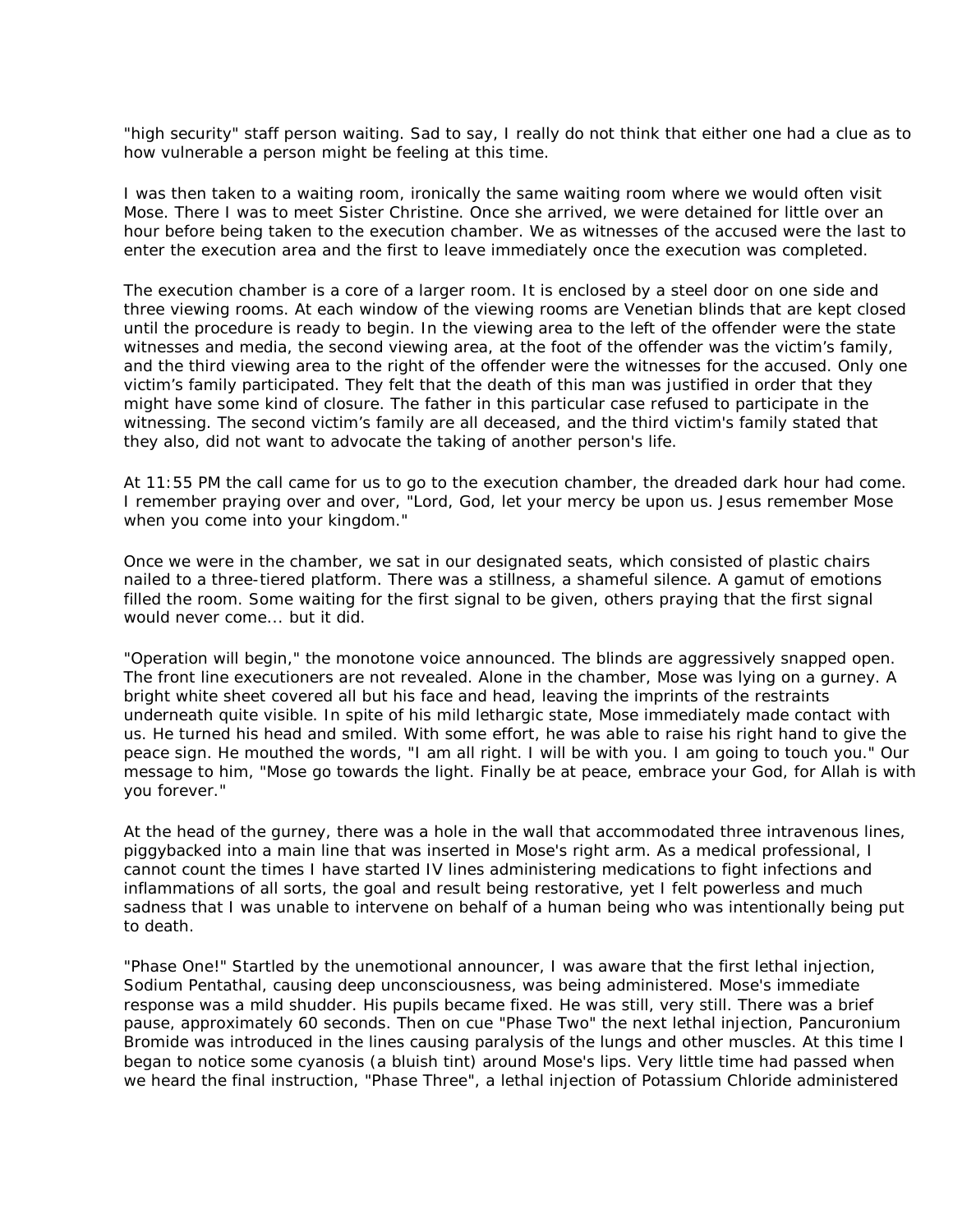causing cardiac arrest. After the last drug was given, there was a 7-8 minute wait, before the announcer signaled, "Operation complete. Mose Young deceased."

Soon after midnight, Mose had succumbed. Flooded with an overwhelming sense of God's peace, I was certain that death had come prior to it's being officially pronounced. I felt the moment Mose's freedom came, for his physical remains presented a different look. His body no longer housed his soul. I am confident that God embraced this man with a tenderness which, hopefully, you and I shall come to know. All I could pray was "Thanks be to God for setting this man free. No longer enslaved. No longer caught up in a system that denies his right to life. No more prison bars and locked doors to keep him confined. No more raping of his humanity and vulnerability. No more looking over his shoulder, wondering if this is the day someone makes the decision whether he lives or dies. No more walking in the shadow of death... No more walking in the shadow of death."

Just seconds after the official death pronouncement, the blinds were lowered. We were hurried out of the chamber area. No allowances or considerations intended. Sadly, no acknowledgment of the loss.

As we proceeded to leave the premises, the front entrance that was once swarming with guards, and security cars was now deserted. The air was fresh, the sky was clear and the stars were plenty. After all there was a real celebration going in heaven, a real welcoming home. Mose had reached the finish line. He had crossed the barren desert, and he did not die of thirst, for it was his faith and trust in God that sustained him through the fire.

With heartfelt regret, I am truly sorry that there was never the occasion to speak with the victim's family, not to judge them or challenge their feelings, but to simply acknowledge their pain and their loss. As Sister Helen Prejean expresses so well, we need to stand on both sides of the cross, giving empathy, compassion and understanding for both the victims and the perpetrators.

I have often wondered why we are afraid to speak of what heals rather than what destroys. In the past eighteen years, what had been done to help families such as these find authentic closure which would bring healing and peace? I believe that within each person there are inner resources which can offer comfort and reconciliation. With appropriate guidance and direction, one can come to recognize these gifts and channel his or her life in a more holistic way.

For me the following excerpt speaks volumes, "Vengeance and violence dehumanizes, gives false satisfaction. Surrendering to vengeance and violence can only lead to death, spiritual death. If we truly understand our pain and suffering from serious violation, then why would we want to inflict this pain on anyone else, especially when it can only lead to false hope and temporary satisfaction? Violence and vengeance crucifies us all, but every time someone responds with love and forgiveness, that person and all humankind are raised up to a new vision and quality of life. This is salvation. This is mirroring the God who makes good come out of evil. This is the beginning of the end of violence." (Hidden Friends, Carmelites of Indianapolis)

Personally having experienced violence in my own family, the murders of a grandfather and three cousins, I feel compelled as a human being to be a part of what seeks, advocates, and promotes peace and justice. In the struggle to find that unity of reverencing life, all life, we must become reconciled. It is imperative that we give value and worth to all people, even those who have made poor choices in their lives, especially those whom we perceive as radically different from ourselves.